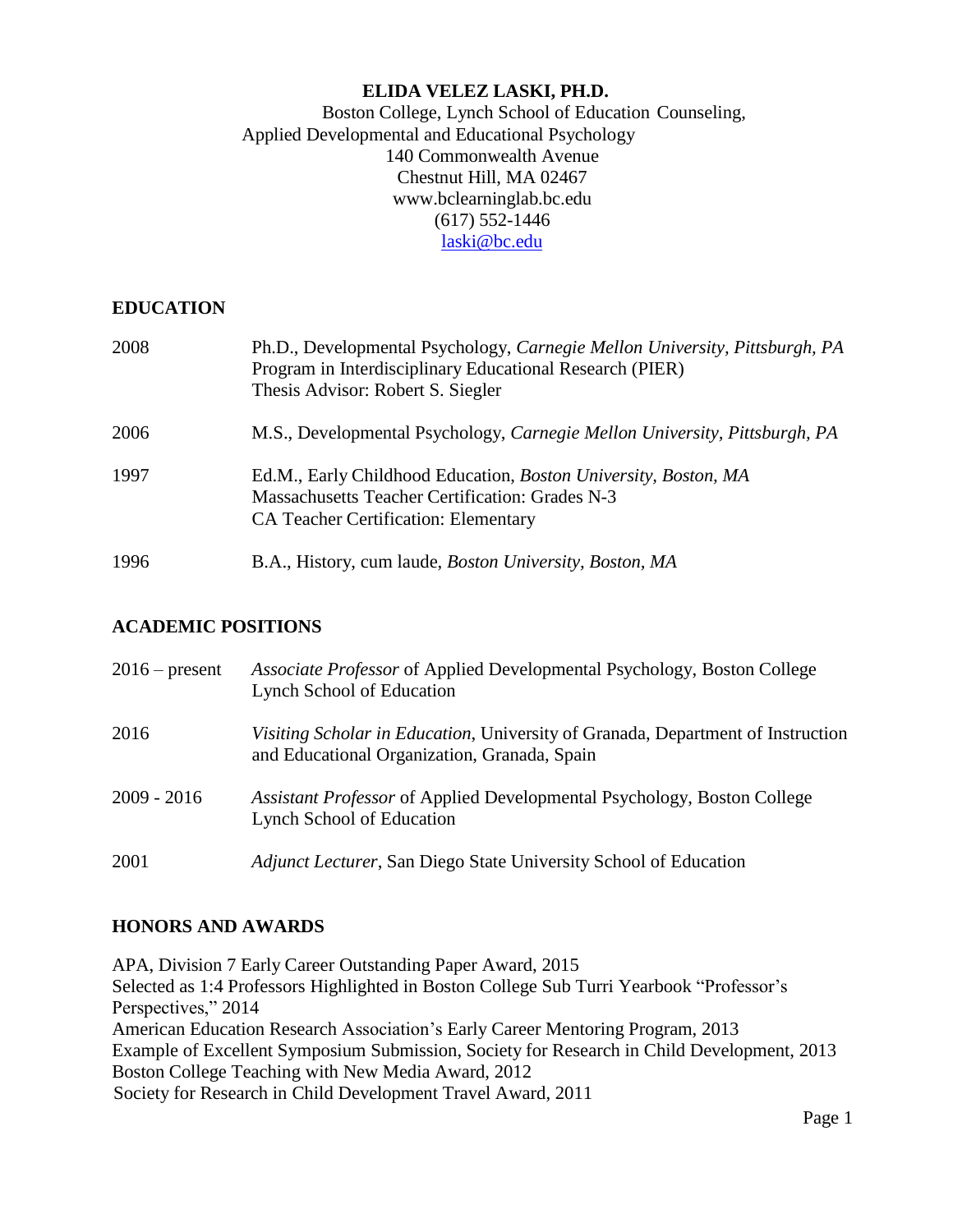# **GRANTS**

| $2020 - 2024$ | Co-Principal Investigator (Co-PI), Recruiting Spatial-Numerical                  |
|---------------|----------------------------------------------------------------------------------|
|               | Representation to Enhance the Use of Advanced Math Strategies in Low-            |
|               | Income Students, \$1.4M Department of Education, Institute of Education          |
|               | Sciences                                                                         |
| 2019 - 2020   | Co-Principal Investigator (Co-PI), Recruiting Spatial-Numerical                  |
|               | Representation to Enhance the Use of Advanced Math Strategies in Low-            |
|               | Income Students, \$32,500 Caplan Foundation for Early Childhood.                 |
| 2018 - 2019   | Co-Principal Investigator (Co-PI), Recruiting Spatial-Numerical                  |
|               | Representation to Enhance the Use of Advanced Math Strategies in Low-            |
|               | Income Students, \$50,000 Spencer Foundation.                                    |
| 2014 - 2016   | Co-Principal Investigator (Co-PI), Longitudinal Comparison of Montessori vs.     |
|               | Non-Montessori Children's Mathematics Problem Solving, \$1,750. American         |
|               | Montessori Society.                                                              |
| 2013-2016     | Principal Investigator (PI), Increasing Number Sense in Early Childhood,         |
|               | \$150,000. Lynch School of Education's Collaborative Fellows Grant.              |
| 2010 - 2012   | Principal Investigator (PI), Probing Children's Learning with Technology,        |
|               | \$37,000. Academic Technology Innovation Grant from Boston College.              |
| 2011          | Co-Principal Investigator (Co-PI), Cross-National Investigation of Cognitive     |
|               | Strategies Underlying Students' Mathematics Problem-Solving, \$2,000. Research   |
|               | Expense Grant from Boston College's Provost Office                               |
| $2010 - 2011$ | Principal Investigator (PI), Training Students to Examine the Processes          |
|               | Underlying Learning, \$1,540. Teaching and Mentoring Expense Grant from          |
|               | Boston College's Provost Office.                                                 |
| 2010          | Principal Investigator (PI), Collaborative Fellows in Practice and Teaching      |
|               | Award, \$1,000. From Lynch School of Education's Collaborative Fellows           |
|               | Program                                                                          |
| 2009          | Principal Investigator (PI), Relation Between the Features of Physical Materials |
|               | and Instructive Statements, \$2,000. Research Expense Grant from Boston          |
|               | College's Provost Office                                                         |
| 2008          | Principal Investigator (PI), Development of Numerical Magnitude                  |
|               | Representations: Relations Between External Resources and Internal Cognitive     |
|               | Processes, \$1500. Research Assistance for Graduate Students from Carnegie       |
|               | Mellon University's PIER Program                                                 |
|               |                                                                                  |

# **PUBLICATIONS**

( [†](#page-0-0) Denotes Student Co-Author)

*Peer-Reviewed publications:*

Laski, E.V., Ermakova, A. <sup>†</sup>, Vasilyeva, M., & Halloran, K. <sup>†</sup>, (in press). Effects of Using One or More Manipulatives on Strategy Mastery and Generalization. *Journal of Experimental Education.* [doi.org/10.1080/00220973.2021.1973358](https://doi.org/10.1080/00220973.2021.1973358)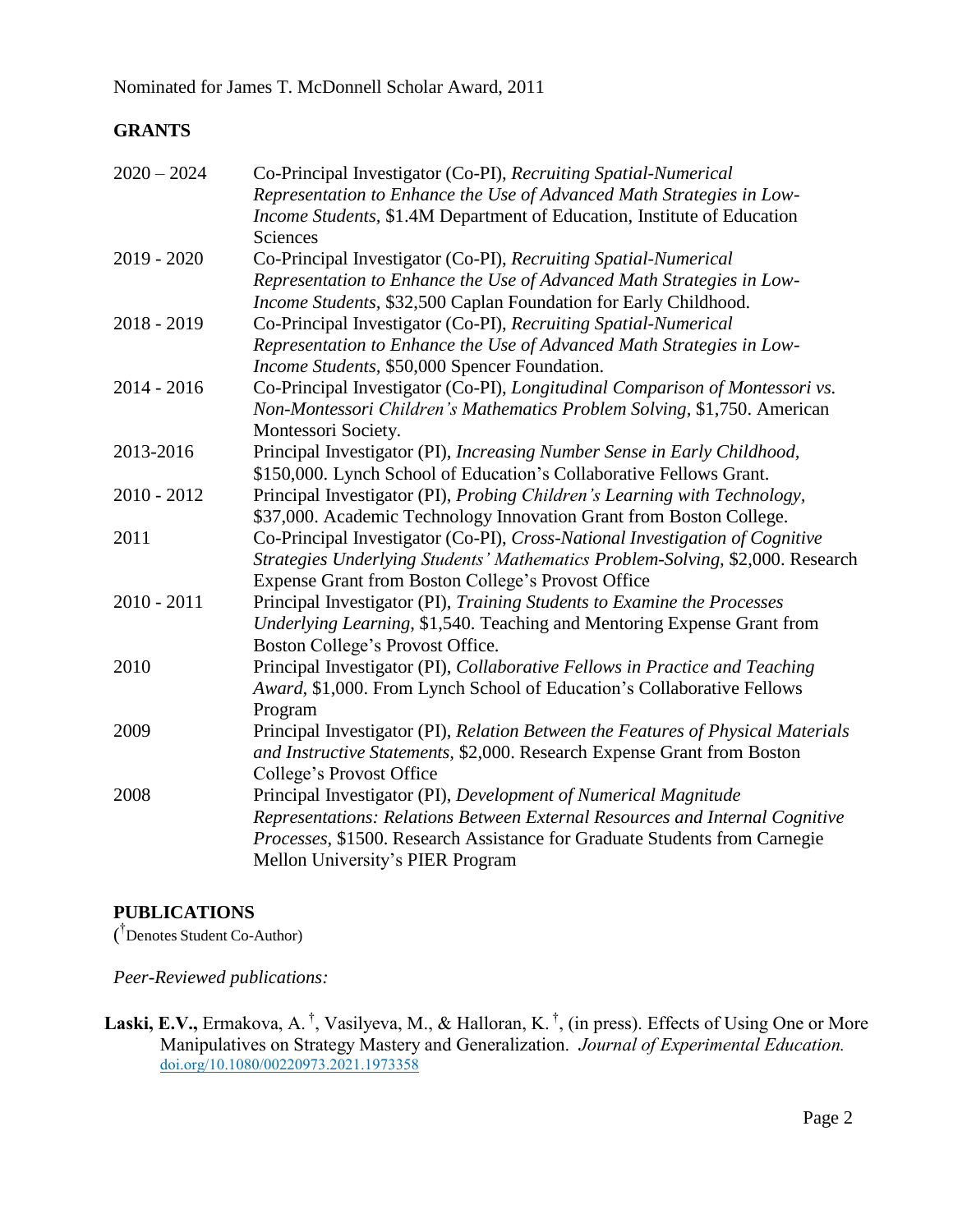- Vasilyeva, M., **Laski, E.V**., Veraksa, A., & Bukhalenkova, D. (2020). Leveraging measurement instruction to develop kindergartners' numerical magnitude knowledge. *Journal of Educational Psychology*. [doi.org/10.1037/edu0000653](https://psycnet.apa.org/doi/10.1037/edu0000653)
- Schiffman, J.<sup>†</sup>, & Laski, E.V (2018) Materials count: Linear-spatial materials improve young children's addition strategies and accuracy, irregular arrays don't. *PlosONE*, *13(*12), e0208832.
- Vasilyeva, M., **Laski, E.V**., Veraksa, A., Weber, L. † , & Bukhalenkova, D. (2018). Distinct pathways from parental beliefs and practices to children's numeric skills. *Journal of Cognition and Development, 19,* 345-366*.* doi.org/10.1080/15248372.2018.1483371
- Collins, M. & **Laski, E.V.** (2018). Digger deeper: Shared deep structures of early literacy and mathematics involve symbolic mapping and relational reasoning. *Early Childhood Research Quarterly.* [doi.org/10.1016/j.ecresq.2018.02.008](https://doi.org/10.1016/j.ecresq.2018.02.008)
- Nguyen, H.N.T. † , **Laski, E.V.,** Thomson, D.L. † , Casey, B.M., & Bronson, M.B. (2017). More than counting: Learning to label quantities in preschool. *Young Children*, July, 22-29.
- Laski, E.V. (2017) Not sure which rubric to use? Consider cognitive science principles of learning. *Kappa Delta Pi Record*, 53(2), 87-90. [doi.org/10.1080/00228958.2017.1299548](http://dx.doi.org/10.1080/00228958.2017.1299548)
- Foley, A. E., Vasilyeva, M., & **Laski, E. V.** (2016). Children's use of decomposition strategies mediates the visuospatial memory and arithmetic accuracy relation. *British Journal of Developmental Psychology*. doi:10.1111/bjdp.12166
- **Laski, E.V.** (2016). An Explanation of the distinction between developmental factors and mechanisms. *Psychology Learning and Teaching*.
- Vasilyeva, M., **Laski, E. V.,** Veraksa, A. N., & Shen, C. † (2016). Development of children's early understanding of numeric structure. *Psychology in Russia: State of the Art, 9(*3), 76-94.
- Laski, E.V., Schiffman, J.<sup>†</sup>, Shen, C.<sup>†</sup>, & Vasilyeva, M. (2016). Kindergartners' base-10 knowledge predicts arithmetic accuracy concurrently and longitudinally. *Learning and Individual Differences*. [doi: 10.1016/j.lindif.2016.08.004](http://dx.doi.org/10.1016/j.lindif.2016.08.004)
- Laski, E.V., Schiffman, J.<sup>†</sup>, Vasilyeva, M., & Ermakova, A.<sup>†</sup> (2016). Arithmetic accuracy in children from high- and low-income schools: What do strategies have to do with it? *AERAOpen, 2(2),* 1-14. doi: 10.1177/2332858416644219
- Laski, E.V., Vasilyeva, M., & Schiffman, J.<sup>†</sup>, (2016). Longitudinal comparison of Montessori versus non-Montessori students' place-value and arithmetic knowledge. *Journal of Montessori Research, 2,* 1-15*.* doi: 10.1016/j.jecp.2016.01.016
- Shen, C. † , Vasilyeva, M., & **Laski, E.V.** (2016). Here, but not there: Cross-national variability of gender effects in arithmetic. *Journal of Experimental Child Psychology, 146,* 50-65*.*
- Vasilyeva, M., **Laski, E.V.,** & Shen, C. † (2015). Computational fluency and strategy choice predict individual and cross-national differences in complex arithmetic. *Developmental Psychology, 51,* 1489-1500.
- Collins, M.<sup>†</sup>, & Laski, E.V. (2015). Preschoolers' strategies for solving visual repeating pattern tasks. *Early Childhood Research Quarterly, 32,* 204[-214. doi:10.1016/j.ecresq.2015.04.004](http://dx.doi.org/10.1016/j.ecresq.2015.04.004)
- Laski, E.V., & Dulaney, A.<sup>†</sup> (2015). When prior knowledge interferes, inhibitory control matters for learning: The case of numerical magnitude representations. *Journal of Educational Psychology, 107,* 1035-[1050. doi: 10.1037/edu0000034](http://psycnet.apa.org/doi/10.1037/edu0000034)
- **Laski, E.V.,** Jor'dan, J. R., Daoust, C., & Murray, A. (2015). What makes mathematics manipulatives effective? Lessons from cognitive science and Montessori education. *SAGE Open*, 1-8. doi: 10.1177/2158244015589588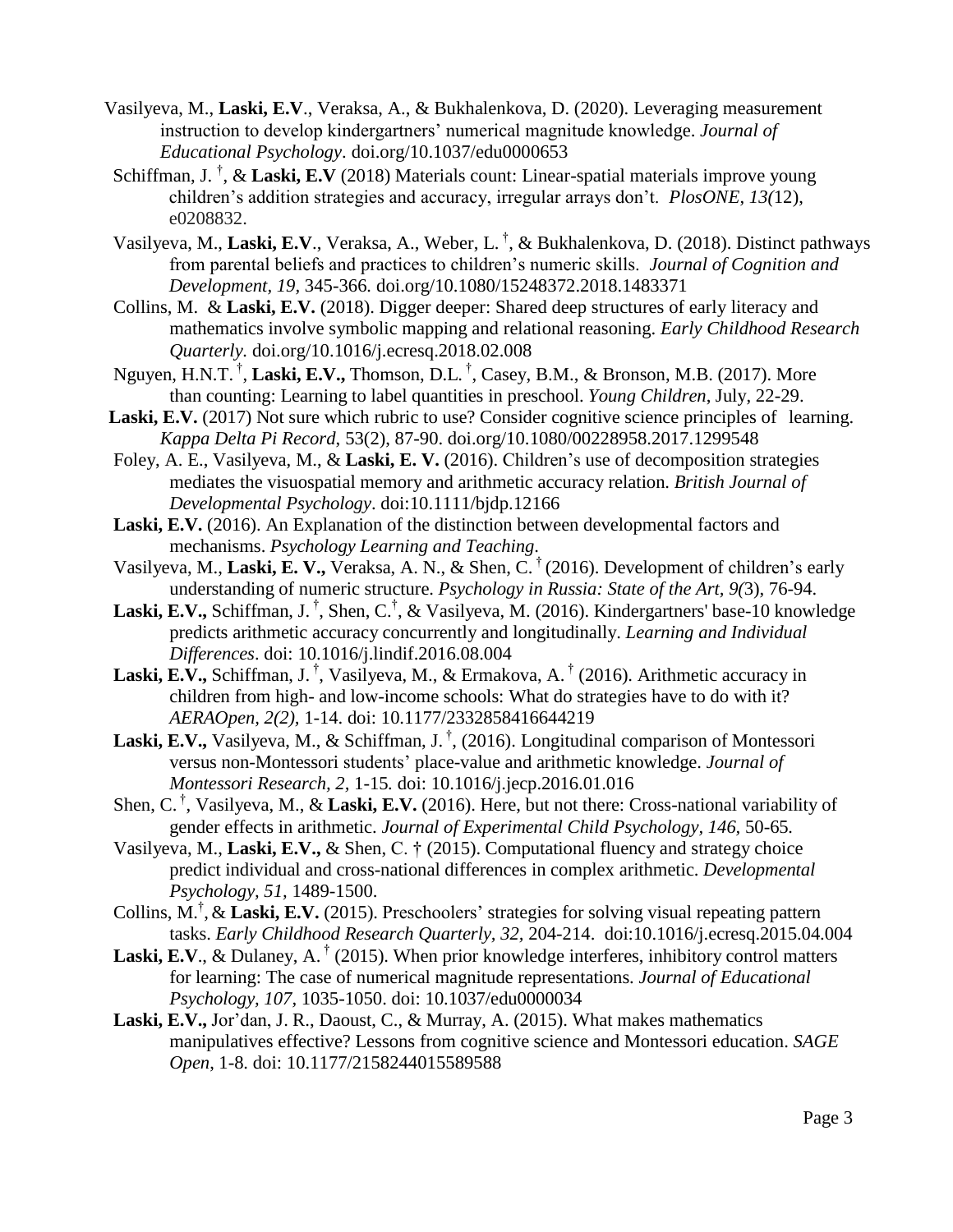- Vasilyeva, M., Laski, E.V., Ermakova, A.<sup>†</sup>, Lai, W. F., Jeong, Y., Hachiagan, A.<sup>†</sup> (2015). Reexamining the language account of cross-national differences in base-10 number representations. *Journal of Experimental Child Psychology, 129,* 12-25. doi: 10.1016/j.jecp.2014.08.004
- **Laski, E.V.**, & Siegler, R. S. (2014). Learning from number board games: You learn what you encode. *Developmental Psychology, 50*(3), 853-864. doi:10.1037/a0034321
- **Laski, E.V., & Yu, Q.**  $^{\dagger}$  (2014). Number line estimation and mental addition: Examining the potential roles of language and education. *Journal of Experimental Child Psychology, 116,* 29-44. [doi:10.1016/j.jecp.2013.08.007](http://dx.doi.org/10.1016/j.jecp.2013.08.007)
- Laski, E.V., Ermakova, A.<sup>†</sup>, & Vasilyeva, M. (2014). Early use of decomposition for addition and its relation to base-10 knowledge. *Journal of Applied Developmental Psychology, 35,* 444- 454. doi: 10.1016/j.appdev.2014.07.002
- Laski, E.V., Reeves, T.<sup>†</sup>, Ganley, C.<sup>†</sup>, & Mitchell, R. (2013). Mathematics teacher educators' perceptions and use of cognitive psychology research. *Mind, Brain, and Education, 7,* 63- 74. doi: 10.1111/mbe.12009
- **Laski, E.V.**, Casey, B., Yu, Q.†, Dulaney, A.†, Heyman, M.†, & Dearing, E. (2013). Spatial skills as a predictor of first grade girls' use of different arithmetic representations and strategies. *Learning and Individual Differences, 23,* 123-130. [doi:10.1016/j.lindif.2012.08.001](http://dx.doi.org/10.1016/j.lindif.2012.08.001)
- Mitchell, R., & **Laski, E.V.** (2013). Integration of technology in elementary pre-service teacher education: An examination of Mathematics methods courses. *Journal of Technology and Teacher Education*, *21(3)*, 337-353.
- **Laski, E.V.** (2013) Portfolio picks: An approach for developing children's metacognition. *Young Children, 68,* 38-43.
- Dearing, E., Casey, B., Ganley, C.<sup>†</sup>, Tillinger, M.<sup>†</sup>, Laski, E.V., & Montecillo, C.<sup>†</sup> (2012). Young girls' arithmetic and spatial skills: The distal and proximal roles of family socioeconomics and home learning experiences. *Early Childhood Research Quarterly, 27,* 458- [470. doi:10.1016/j.ecresq.2012.01.002](http://dx.doi.org/10.1016/j.ecresq.2012.01.002)
- **Laski, E.V.**, & Siegler, R. S. (2007). Is 27 a big number? Correlational and causal connections among numerical categorization, number line estimation, and numerical magnitude comparison. *Child Development*, *78*, 1723-1743. doi: 10.1111/j.1467-8624.2007.01087.x

*Technical or Commissioned Manuscripts:*

- Strand Cary, M., **Laski, E.V**., Shanley, L., Clarke, B. (2014). iPad number line assessment [iPad assessment]. University of Oregon, Center on Teaching and Learning, Eugene, OR.
- Leistico, K., **Laski, E.V.**, & University of Pittsburgh's Office of Child Development (2010). Ready Freddy Kindergarten Club: A Parent-child kindergarten transition curriculum. Office of Child Development, Pittsburgh, PA. [\(http://www.readyfreddy.org/wp](http://www.readyfreddy.org/wp-content/uploads/2013/01/K-Clubs-SampleContent.pdf)[content/uploads/2013/01/K-Clubs-SampleContent.pdf\)](http://www.readyfreddy.org/wp-content/uploads/2013/01/K-Clubs-SampleContent.pdf)
- **Laski, E.V.**, & Ogan, A. (2007). *Investigation of the Everyday Mathematics computer-based games' data, learning principles, and student learning.* Carnegie Mellon University, Pittsburgh, PA.
- **Laski, E.V.** (2000). *The elements of a standards-based school: A word from the trenches*. Commissioned by Lightspan Company, Inc., San Diego, CA.

*Other Published Works:*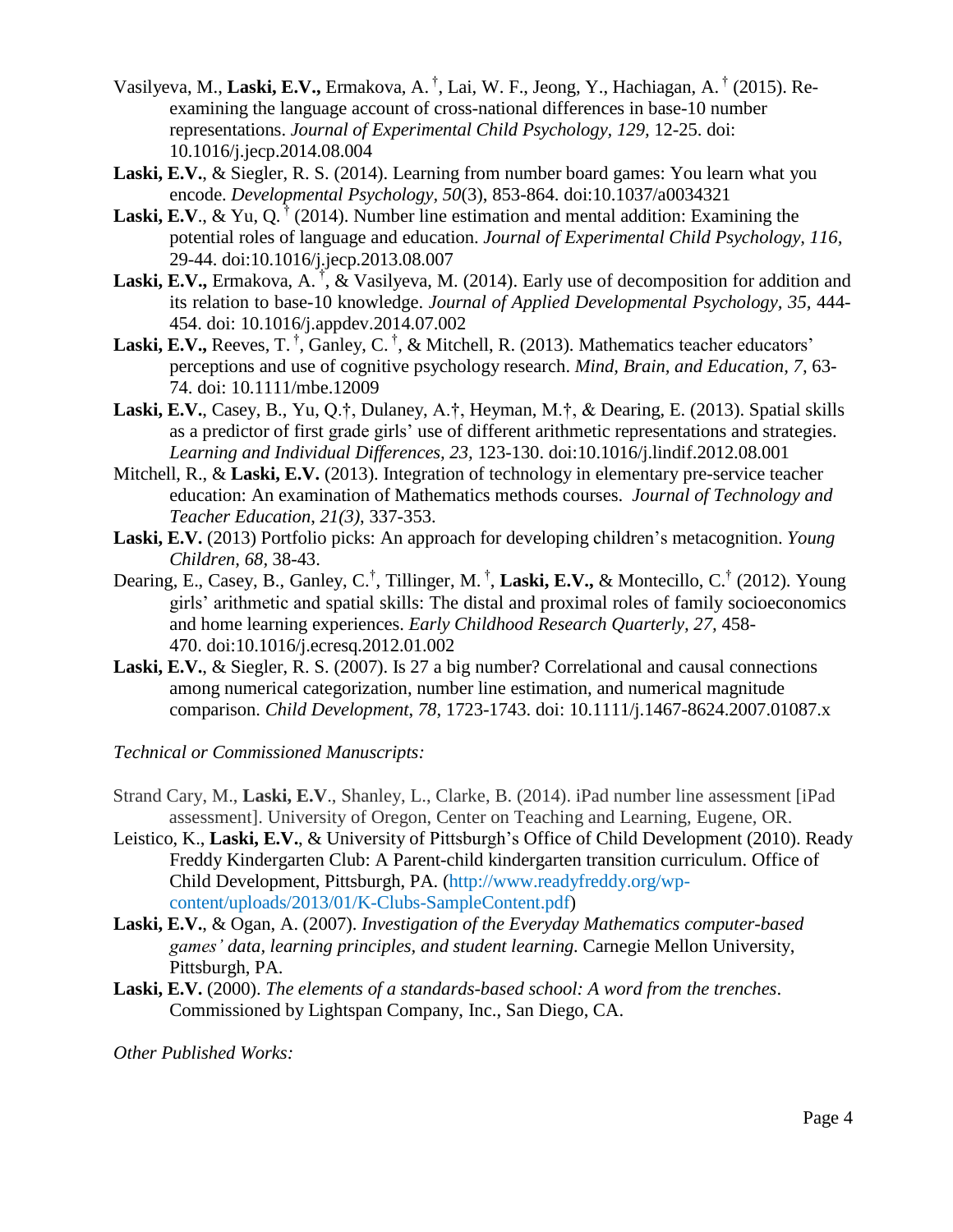- **Laski, E.V.** (2018). Portfolio picks: An approach for developing children's metacognition. In H. Bohart & R. Procopio (Eds.), *Spotlight on Young Children: Observation and Assessment*. Washington, DC: National Association for the Education of Young Children.
- **Laski, E.V.** (2015). Learning styles. In G. Scarlett (Ed.), *The SAGE Encyclopedia of Classroom Management* (p. 468-470). Thousand Oaks, CA: Sage Publications[.](http://dx.doi.org/10.4135/9781483346243) <http://dx.doi.org/10.4135/9781483346243>
- **Laski, E.V.** (2015). Instruction and cognitive load. In G. Scarlett (Ed.), *The SAGE Encyclopedia of Classroom Management* (p. 420-422). Thousand Oaks, CA: Sage Publications. <http://dx.doi.org/10.4135/9781483346243>
- **Laski, E.V.** (2012). Psychology of Learning syllabus. APA Society for the Teaching of Psychology, *Project Syllabus*: [http://teachpsych.org/otrp/syllabi/index.php?category=Learning.](https://email.bc.edu/owa/redir.aspx?C=WsU_-VPTpk-JV9EBzucDcy2WU1KZY88IhypKnlltxorKAcY10rboc96Ws6EZax_TXwwiTnCDGSw.&URL=http%3a%2f%2fteachpsych.org%2fotrp%2fsyllabi%2findex.php%3fcategory%3dLearning)
- **Laski, E.V.** (2012). Cognition and Learning syllabus. APA Society for the Teaching of Psychology, *Project Syllabus*: [http://teachpsych.org/otrp/syllabi/index.php?category=Learning.](https://email.bc.edu/owa/redir.aspx?C=WsU_-VPTpk-JV9EBzucDcy2WU1KZY88IhypKnlltxorKAcY10rboc96Ws6EZax_TXwwiTnCDGSw.&URL=http%3a%2f%2fteachpsych.org%2fotrp%2fsyllabi%2findex.php%3fcategory%3dLearning)
- **Laski, E.V.** (2003). Are you born with it? In K. Ryan & J.M. Cooper, *Those Who Can, Teach* (10<sup>th</sup>) ed., p. 498). Boston: Houghton Mifflin Company.

# **INVITED TALKS**

- **Laski, E.V.** (2019, February) Designing for effective cognitive processing. In *Designing for Learning and Change*. Faculty Scholars' Luncheon, Lynch School of Education, Boston College, Boston, MA.
- Laski, E.V. (2018, November) Implications of Cognitive Psychology for Montessori Mathematics. University of Kansas, Lawrence, KS.
- Laski, E.V. (2016, November). Creación de puentes entre la ciencia cognitiva y la educación. Universidad Nacional de Educación a Distancia (UNED), Madrid, Spain.
- **Laski, E.V.** (2016, June). Standing on the shoulders of a giant: Extending Siegler's study of early addition strategies. In *Le Développement Cognitif Chez l'Enfant: Perspective Stratégique.* University of Aix-Marseille, Marseille, France.
- **Laski, E.V.** (2016, April). Increasing Number Sense in Early Childhood: A Collaborative Project. Lynch School of Education, Boston College, Boston, MA.
- Laski, E.V. (2016, April). Intersections between early math research and educational practice. Harvard Graduate School of Education, Cambridge, MA.
- **Laski, E.V.** (2015, October). Commentary on STEM in Pre-K to Grade 3, *Future of Children– Starting Early: Education from Pre-K to Third Grade*, Princeton University.
- **Laski, E.V.** (2015, May). Microgenetic Design and Analysis. DREME Network, Heising-Simons Foundation, Boston, MA.
- **Laski, E.V.** (2015, 2014, 2013, 2012, August). Educational Psychology: Learning principles from cognitive science. Lecture for summer program of the *Tokyo University of Social Welfare* in collaboration with Harvard University, Cambridge, MA.
- **Laski, E.V.** (2011, May). Learning math through games. *Boston Children's Museum*, Boston, MA.
- Laski, E.V. (2011, March). Making numerical board games better through cognitive alignment. Latin American School for Education, Cognitive and Neural Sciences, Atacama, Chile.
- Laski, E.V. (2011, January). The use and acquisition of mature representations of number. Faculty Scholars' Luncheon, Lynch School of Education, Boston College, Boston, MA.
- **Laski, E.V.** (2010, March). Acquiring linear representations of numerical magnitude through board games. Developmental Psychology Seminars, Boston College, Boston, MA.
- Leistico, K. J., & **Laski, E.V.** (2008, June). Ready Freddy School Readiness Program. Family Support Conference, Pittsburgh, PA.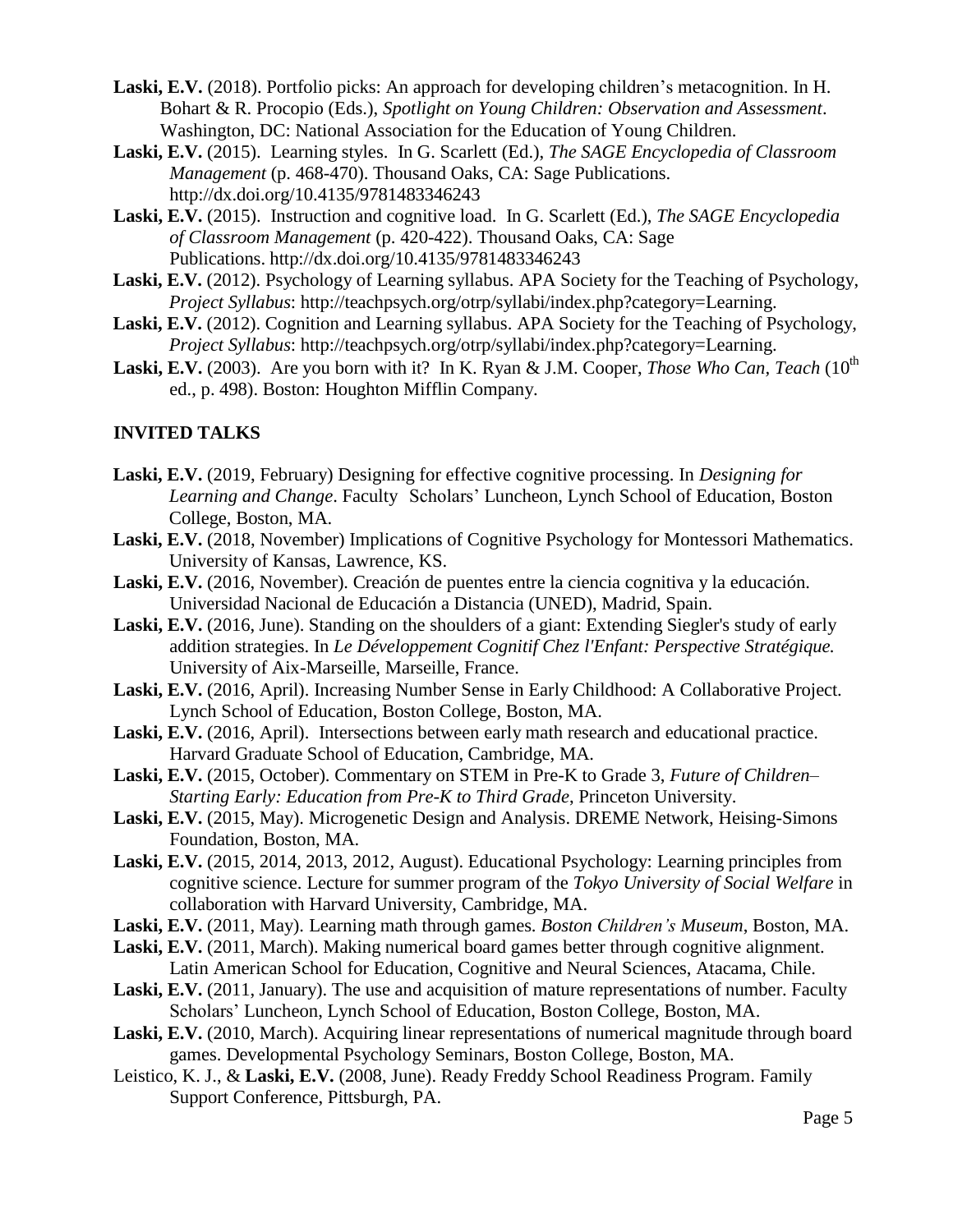Laski, E.V. (2000, October). Yes! Activity time meets state standards for kindergarten. Annual Early Years Conference, San Diego, CA.

## **CONFERENCE PRESENTATIONS**

#### *Conference Organization/Leadership:*

- Poster Award Selection Committee, *Domain-General and Domain-Specific Foundations of Numerical and Arithmetic Processing Workshop*. University of Tṻbingen, Germany, September 2016.
- Chair, Using strategies as a crystal ball: Which strategies predict mathematics achievement? Symposium conducted at the *Society for Research in Child Development*, Philadelphia, PA, in March 2015.
- Chair, Research on Young Children's Mathematics Learning. Paper session presented at the *American Educational Research Association Conference*, San Francisco, CA in April 2013.
- Discussant, Innovations in Education Psychology Instruction and Design. Paper session presented at the *American Educational Research Association Conference*, San Francisco, CA in April 2013.

#### *Symposia Presentations:*

- Vasilyeva, M., **Laski, E.V**., Veraksa, A., & Bukhalenkova, D. (2019, March). Specificity of the relation between parental beliefs, home activities, and children's math skills. In Supporting Childern's Early Mathematics Learning: Understanding the Role of the Home Environment. Symposium conducted at the *Society for Research in Child Development*, Washington DC.
- Vasilyeva, M., **Laski, E.V**., Veraksa, A., & Bukhalenkova, D. (2019, March). Developing numerical magnitude knowledge through measurement activities. In From the Lab to the Field: Using Early Math Development Research to Improve Educational Practice. Symposium conducted at the *Society for Research in Child Development*, Washington DC.
- Laski, E.V., & Collins, M. <sup>†</sup> (2015, March). Helping children learn more from board games: Not all talk is equal. In Math games: How simple math interventions interact with child and adult language to improve outcomes for young children. Symposium conducted at the *Society for Research in Child Development*, Philadelphia, PA.
- Vasilyeva, M., & **Laski, E.V.** (2015, March). Computational fluency and strategy choice mediate cross-national differences on complex arithmetic tasks. In E.V. Laski (Chair), Using strategies as a crystal ball: Which strategies predict mathematics achievement? Symposium conducted at the *Society for Research in Child Development*, Philadelphia, PA.
- Laski, E.V., & Collins, M. <sup>†</sup> (2013, April). Materials matter: The influence of board game design on parental talk about number. In The Role of Input and Interaction in Early Numeracy Development. Symposium conducted at the biennial meeting of the *Society for Research in Child Development*, Seattle, WA.
- **Laski, E.V.**, & Siegler, R. S. (2011, April). Making Numerical Board Games Better Through Cognitive Analysis. In K. L. McEldoon & K. Durkin (Chairs), Using Cognitive Science to Inform Mathematics. Symposium conducted at the biennial meeting of the *Society for Research in Child Development*, Montreal, Canada.

*Paper Presentations:*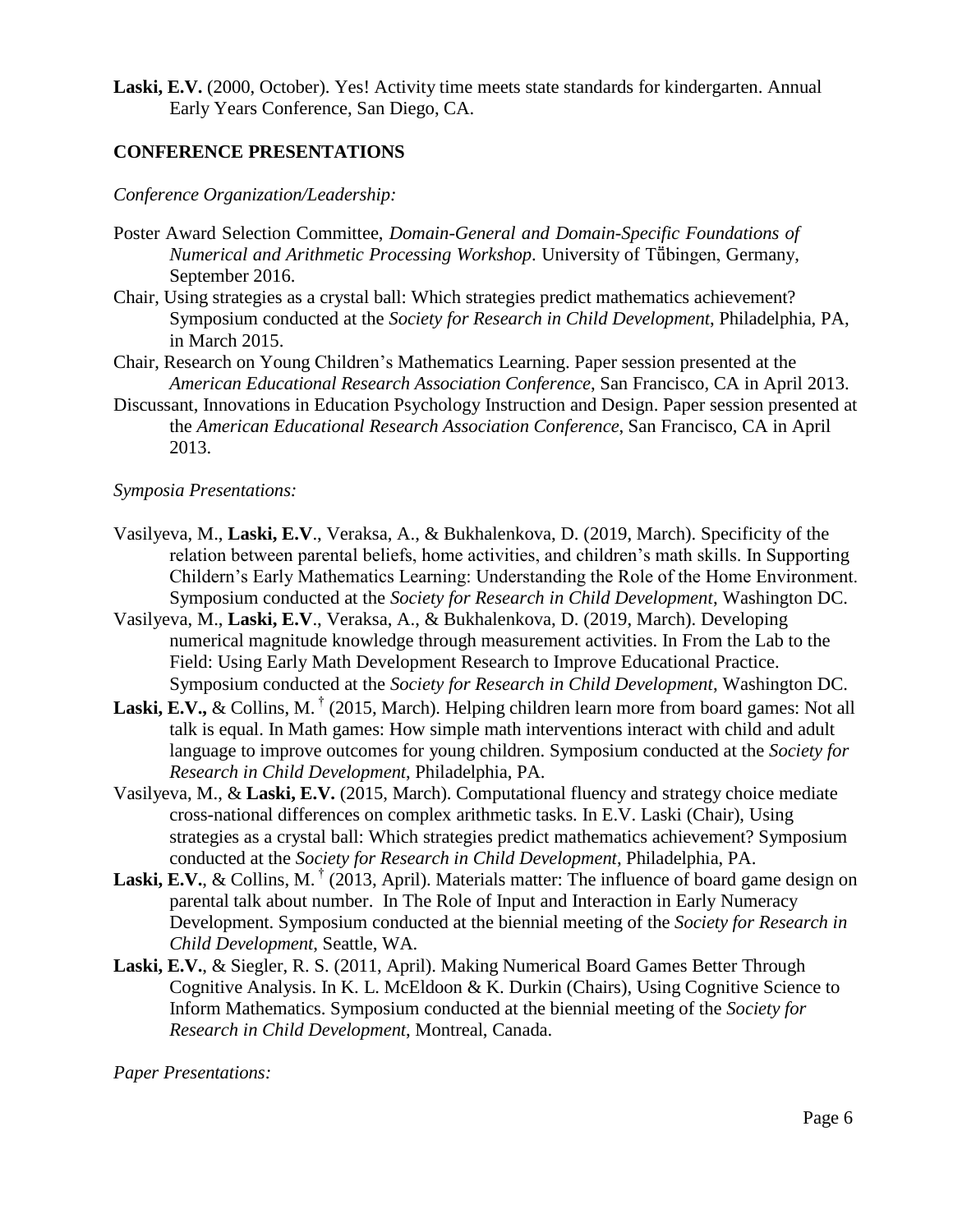- Panagakou, E.<sup>†</sup> & Laski, E.V. (2021, October). Cognitive Science in Classrooms: Examining the Use of Cognitive Learning Strategies in Elementary Math. Northeastern Educational Research Association, Virtual Conference.
- **Laski, E.V.** (2020, June). Base-10 understanding connects early numeral identification and numerical magnitude understanding. Talk presented at the *International Congress of Pedagogical Research* (virtual presentation). Duzce University, Turkey.
- Vasilyeva, M., **Laski, E.V**., Veraksa, A., & Bukhalenkova, D. (2019, March). Using measurement instruction to improve number sense in kindergarten students. Talk presented at the PME & Yandex Russian Conference, *Technology and Psychology for Mathematics Education*, Moscow, Russia.
- Laski, E.V., & Collins, M.<sup>†</sup> (2013, April). The influence of board game design on parental talk about number. Talk presented at the *American Educational Research Association Conference*, San Francisco, CA.
- **Laski, E.V.** (2012, October). Bridging psychology and education: Making psychology relevant to pre-service teachers. Talk presented at the *Northeast Conference for Teachers of Psychology*, Worcester, MA.
- **Laski, E.V.** (2011, May). Inhibitory control and representations of numerical magnitude. Talk presented at *Meeting of Boston Area Cognitive Development Researchers*.
- Laski, E.V. (2007, August). Divide and conquer: How children acquire advanced representations of numerical magnitude. Talk presented at the *European Association for Research in Learning and Instruction Conference*, Budapest, Hungary.
- **Laski, E.V.**, & Barbosa, H. (2005, May). Growing mathematicians: Translating emergent numeracy research into practice. Talk presented at the *Family Support Conference*, Pittsburgh, PA.
- **Laski, E.V.** (2004, August). Anchors away: The influence of anchors on children's estimation. Talk presented at the *24th Annual Pitt-CMU Psychology Student Symposium*, Pittsburgh, PA.
- **Laski, E.V.** (2000, December). Activity time meets math state standards for kindergarten. Talk presented at the *Annual California Mathematics Council Conference (North)*, Monterey, CA.
- **Laski, E.V.** (1999, February). A paper unit: Teaching the standards through developmentally appropriate activities. Talk presented at the *Annual Southern CA Kindergarten Conference*, Burbank, CA.

## *Poster Presentations:*

- Panagakou, E.<sup>†</sup>, Laski, E.V., Brown, N.J.S. (June, 2020) Teaching practice is congruent with some cognitive learning principles more than others. American Psychological Association Conference, Virtual Presentation.
- Schiffman, J. † & **Laski, E.V.** (March, 2019). Decomposing arithmetic learning: Exploring factors that influence the use of decomposition strategies. Poster presented at the Biennial Meeting of the Society for Research in Child Development. Baltimore, Maryland.
- Schiffman, J.<sup>†</sup>, Laski, E.V., & Geary, D. (October, 2017). The roles of visuospatial memory and arithmetic strategy choice on arithmetic accuracy. Poster presented at the Biennial Meeting of the Cognitive Development Society. Portland, Oregon.
- Schiffman, J. † & **Laski, E. V.** (April, 2017). Representing number to support arithmetic learning: Can linear cues of magnitude help? Poster presented at the Biennial Meeting of the Society for Research in Child Development. Austin, Texas.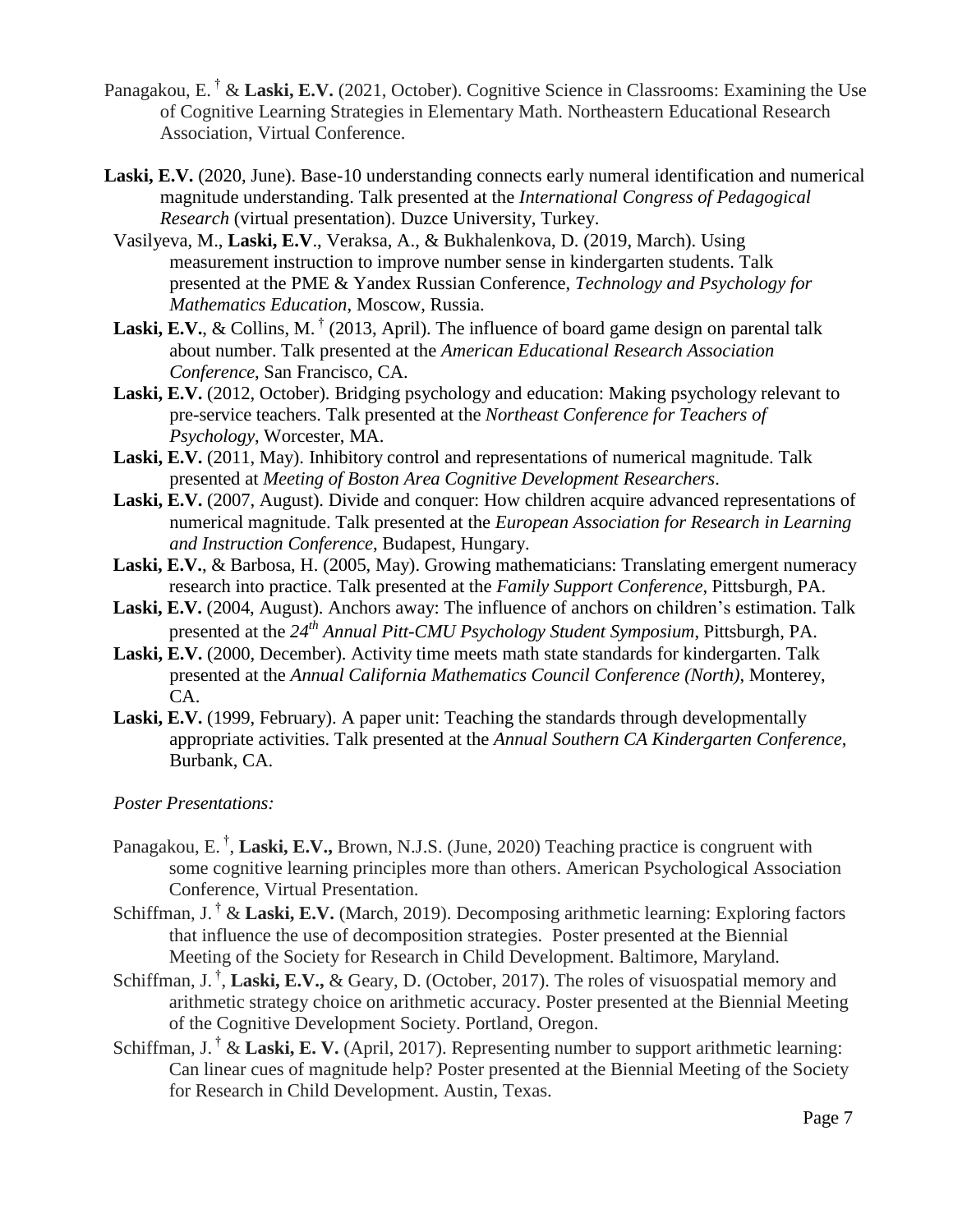- Laski, E.V. & Schiffman, J.<sup>†</sup> (April, 2017). Developmental change in magnitude knowledge due to familiarity with numbers, not understanding of scale. Poster presented at the Biennial Meeting of the Society for Research in Child Development. Austin, Texas.
- Laski, E.V., & Schiffman, J.<sup>†</sup>. (September, 2016). Children's understanding of relative magnitude: Domain-general or domain-specific improvement. Poster presented at the *Domain-General and Domain-Specific Foundations of Numerical and Arithmetic Processing Workshop*. University of Tübingen, Germany.
- Schiffman, J.<sup>†</sup>, Laski, E. V., & Vasilyeva, M. (October, 2015). What do strategies have to do with it? Examining the income-gap in early addition. Poster presented at the Biennial Meeting of the *Cognitive Development Society*. Columbus, Ohio.
- Laski, E.V., & Ermakova, A.<sup>†</sup> (2015, May). Children's judgments of relative magnitude: What's understanding of scale got to do with it? Poster presented at the annual *Association for Psychological Science* conference, New York, NY.
- Shen, C. † , Vasilyeva, M., & **Laski, E.V.** (2015, March). Gender differences in arithmetic accuracy and strategies: A cross-national study. Poster presented at the biennial meeting of the *Society for Research in Child Development*, Philadelphia, PA.
- Dulaney, A., Vasilyeva, M., & **Laski, E.V.** (2015, March). Indirect effects of the visuospatial sketchpad and phonological loop on arithmetic: Number sense and arithmetic strategies. Poster presented at the biennial meeting of the *Society for Research in Child Development*, Philadelphia, PA.
- Vasilyeva, M., **Laski, E.V.**, & Ermakova, A. † (2015, March). Re-examining the language account of cross-national differences in number representations. Poster presented at the biennial meeting of the *Society for Research in Child Development*, Philadelphia, PA.
- Laski, E.V., Ermakova, A.<sup>†</sup>, & Paz, M.<sup>†</sup> (2014, November). Cognitive Principles of Learning (CPOL): A teaching observation tool. Poster presented at the biennial meeting of the *International Mind, Brain, and Education Society*, Dallas, TX.
- Ermakova, A. † , Vasilyeva, M., & **Laski, E.V.** (2013, October). Use of decomposition for addition: Relation to problem type and base-10 knowledge. Poster presented at the biennial meeting of the *Cognitive Development Society*, Memphis, TN.
- Collins, M. A. † , & **Laski, E.V.** (2013, October). Preschoolers' patterning performance: Error Analysis and the Role of Executive Functions. Poster presented at the biennial meeting of the *Cognitive Development Society*, Memphis, TN.
- Laski, E.V., & Ermakova, A.<sup>†</sup> (2013, April). A growth chart or a ruler? The spatial organization of children's mental number lines. Poster presented at the *American Educational Research Association Conference*, San Francisco, CA.
- Laski, E.V., Vasilyeva, M., & Ermakova, A.<sup>†</sup> (2013, March). Bead bars and units: The montessori approach and children's understanding of place value. Poster presented at the *American Montessori Society Conference*, Orlando, FL.
- Reeves, T.<sup>†</sup>, Laski, E.V., Ganley, C. M.<sup>†</sup>, & Mitchell, R. (2011, April). Teacher educators' accessing of psychology research relevant to mathematics education. Poster presented at the biennial meeting of the *Society for Research in Child Development*, Montreal, Canada.
- Yu, Q.<sup>†</sup>, & Laski, E.V. (2011, April). Chinese second grader's number line estimation and addition: More evidence of a conceptual advantage over American peers. Poster presented at the biennial meeting of the *Society for Research in Child Development*, Montreal, Canada.
- **Laski, E.V.**, & Siegler, R.S. (2008, June). Inhibitory control and the acquisition of numerical knowledge. Poster presented at the annual meeting of the *Institute for Education Sciences*, Washington DC.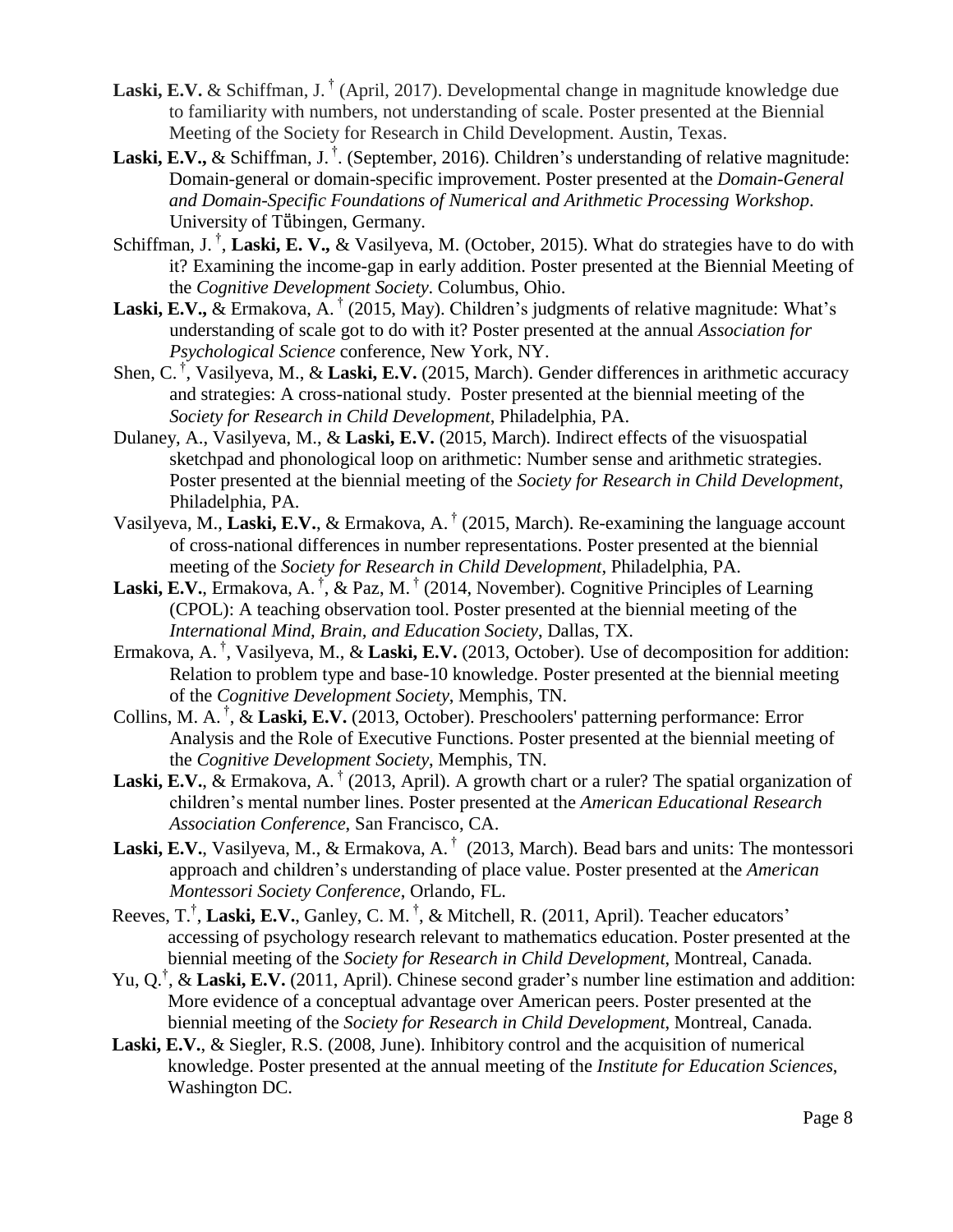- **Laski, E.V.**, & Siegler, R. S. (2007, June). Categorization training improves representations of numerical magnitude. Poster presented at the annual meeting of the *Institute for Education Sciences*, Washington DC.
- **Laski, E.V.**, & Siegler, R. S. (2007, April). Categorization training improves representations of numerical magnitude. Poster presented at the biennial meeting of the *Society for Research in Child Development*, Boston, MA.
- **Laski, E.V.**, & Siegler, R. S. (2006, June). Children's number categories and understanding of numerical magnitude. Poster presented at the annual meeting of the *Institute for Education Sciences*, Washington DC.
- **Laski, E.V.**, & Siegler, R. S. (2005, October). Big, small, or just right? Children's number categories and understanding of numerical magnitude. Poster presented at the biennial meeting of *Cognitive Development*, San Diego, CA.
- Laski, E.V. (2005, September). Big, small, or just right? Children's number categories and understanding of numerical magnitude. Poster presented at the *25th Annual Pitt-CMU Psychology Student Symposium,* Pittsburgh, PA.
- **Laski, E.V.** (2005, April). Anchors away: The influence of anchors on children's estimation. Poster presented at the biennial meeting of the *Society for Research in Child Development*, Atlanta, GA.

# **MEDIA COVERAGE**

- 2016 Blog post featured findings from Laski, Reeves, Ganley, & Mitchell (2013) <http://www.learningscientists.org/blog/2016/3/15-1>
- 2016 Blog post featured findings from Laski, Ermakova, & Vasilyeva (2014) https://www.lizs-earlylearning-spot.com/essential-addition-strategies-for-young-children/ (1300 downloads as of March 6, 2016)
- 2015 Blog post featured findings from Collins & Laski (2015) [http://www.lizs-early-learning-spot.com/solving-visual-patterns-in-preschool-research-](http://www.lizs-early-learning-spot.com/solving-visual-patterns-in-preschool-research-says-were-wasting-time/) [says](http://www.lizs-early-learning-spot.com/solving-visual-patterns-in-preschool-research-says-were-wasting-time/)[were-wasting-time/](http://www.lizs-early-learning-spot.com/solving-visual-patterns-in-preschool-research-says-were-wasting-time/)
- 2015 Blog post featured Laski (2013) [http://www.alisoneducates.com/blog/developing](http://www.alisoneducates.com/blog/developing-metacognition-through-portfolios)[metacognition-through-portfolios](http://www.alisoneducates.com/blog/developing-metacognition-through-portfolios)
- 2014 *Wall Street Journal* "The Best Language for Math" featured findings from Laski & Yu (2014) and Laski & Siegler (2014)
- 2013 *International Business Times* (interview), *Parenting Science*, *Daily Mail* (UK), *Science Daily*, *Health Newsline*, *Nature World News*, *USA News*, *Pittsburgh News* articles featured findings from Laski & Siegler (2014)
- 2013 Interview on *CBS Radio, The Osgood Files* (interview) featured findings from Laski & Siegler (2014) <http://www.westwood-backup.com/pg/jsp/osgood/transcript.jsp?pid=37595>

# **TEACHING AND MENTORING EXPERIENCE**

# *Courses Taught:*

Child Growth and Development, Boston College Learning and Cognition, Boston College Psychology of Learning, Boston College Advanced Topics in Cognitive Development, Boston College Teaching Strategies for Early Childhood (Guest Instructor), Brandeis University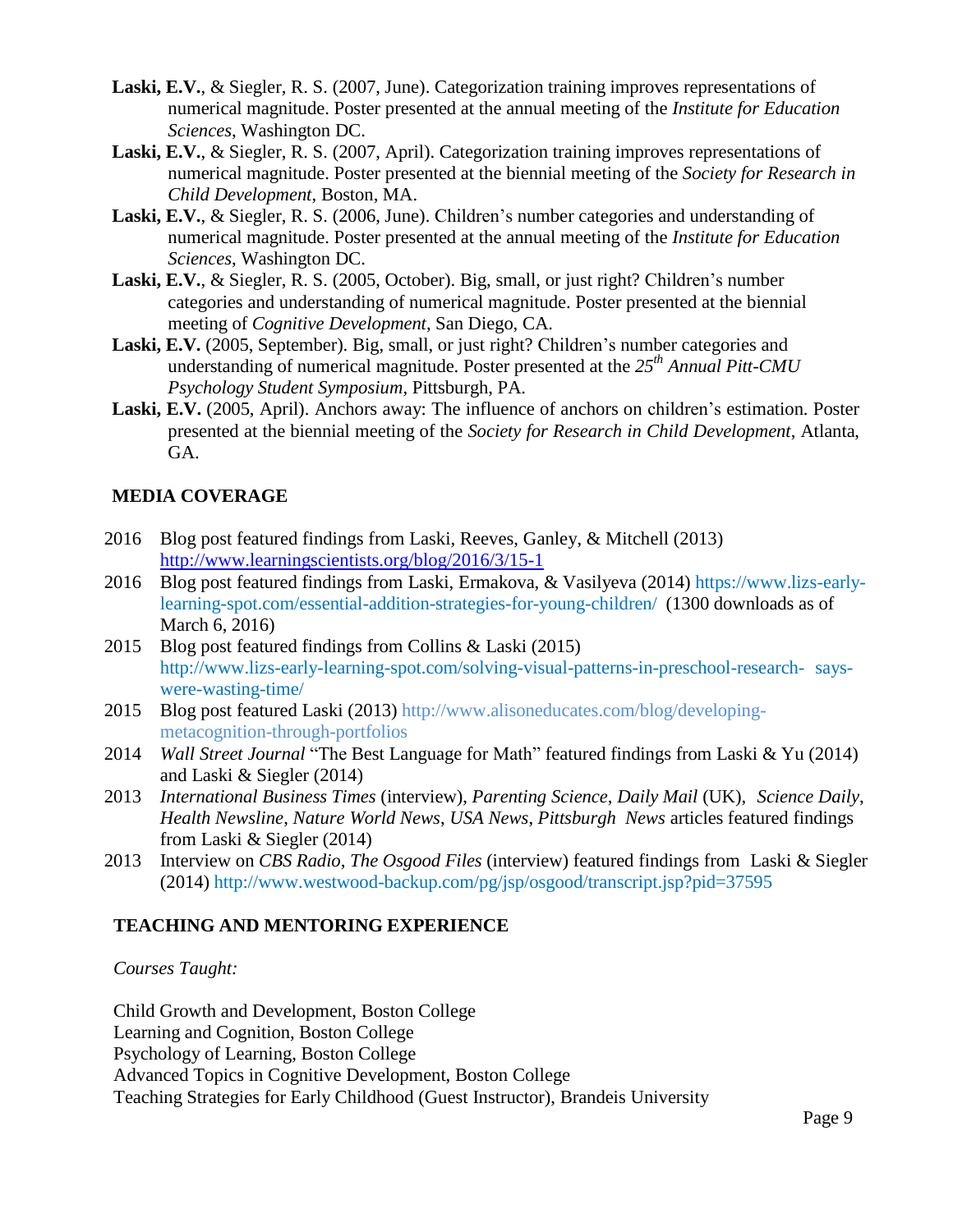Standards-Based Instruction, Rubrics, & Assessments, San Diego State University

*Dissertations and Theses Advised:* (\*Denotes recipient of Dissertation Fellowship)

- Lindsay Clements, PhD in Applied Developmental Psychology, Boston College, Awarded 2019 (Reader, Eric Dearing Chair).
- Sophie Savelkouls, PhD in in Psychology, Boston College, *An Examination of Discrete and Continuous Quantity Representations Across Life*, Awarded 2019 (Reader, Sara Cordes Chair).
- Chen Shen, PhD in Applied Developmental Psychology, Boston College, *Cross-national Differences in Math Persistence and Performance: A Process Model Integrating Metacognition and Motivation*, Expect December 2017 (Reader, Marina Vasilyeva Chair)
- Melissa Collins\*, PhD in Applied Developmental Psychology, Boston College, *The Roles of Symbolic Mapping and Relational Thinking in Early Reading and Mathematics*, Awarded 2016 (Chair)
- Anna Ermakova\*\*, PhD in Applied Developmental Psychology, Boston College, *One or More External Representations: What is Better for Learning?*, Awarded 2016 (Chair).
- Francesca Longo\*\*, PhD in Applied Developmental Psychology, Boston College, *Two-Generation Approach to Improving Children's Emotional and Behavioral Regulation: Value Added of Including Parent Training in Addition to Direct Child Training*, Awarded 2016 (Reader, Eric Dearing Chair).
- Jillian Hogan, MA in Psychology, Boston College, *Ensemble Habits of Mind: Teaching Thinking in the High School Music Ensemble*, Expected 2016 (Reader, Ellen Winner Chair)
- Tasha Posid, PhD in Psychology, Boston College, *The small-large divide: The development of infant abilities to discriminate small from large sets*, Awarded 2015 (Reader, Sara Cordes Chair).
- Alana Dulaney\*, PhD in Applied Developmental Psychology, Boston College, *Investigating the Role of Visual and Verbal Working Memory in Children's Mathematical Problem Solving*, Awarded 2014 (Reader, Marina Vasilyeva Chair).
- Tasha Posid, MA in Psychology, Boston College, *Children's Use of Counting Yields a Better Understanding of Cardinality*, Awarded 2012 (Reader, Sara Cordes Chair).
- Colleen Ganley\*, PhD in Applied Developmental Psychology, Boston College, G*ender Differences in Math Performance across Development: Exploring the Roles of Anxiety, Working Memory, and Stereotype Threat*, Awarded 2011 (Reader, Marina Vasilyeva Chair).

# **CONSULTING AND OTHER EXPERIENCE**

| $2017 - 2018$ | Consultant, WestEd, Center for Child and Family Studies,                 |
|---------------|--------------------------------------------------------------------------|
|               | Sausalito, CA                                                            |
| $2014 - 2015$ | Math Advisor, Ready to Learn Grant, <i>Public Broadcasting Service</i> , |
|               | Washington D.C.                                                          |
| $2007 - 2010$ | Consultant, <i>Kiddix Computing</i> , <i>Inc.</i> , Pittsburgh, PA       |
| $2007 - 2010$ | Consultant, Partnerships for Family Support Project, Office of Child     |
|               | Development, University of Pittsburgh, Pittsburgh, PA                    |
| 2003          | Consultant, Zero to Eight Coalition, Boston, MA                          |
| $2002 - 2003$ | Literacy Coach/Teacher Mentor, Boston Public Schools, Boston, MA         |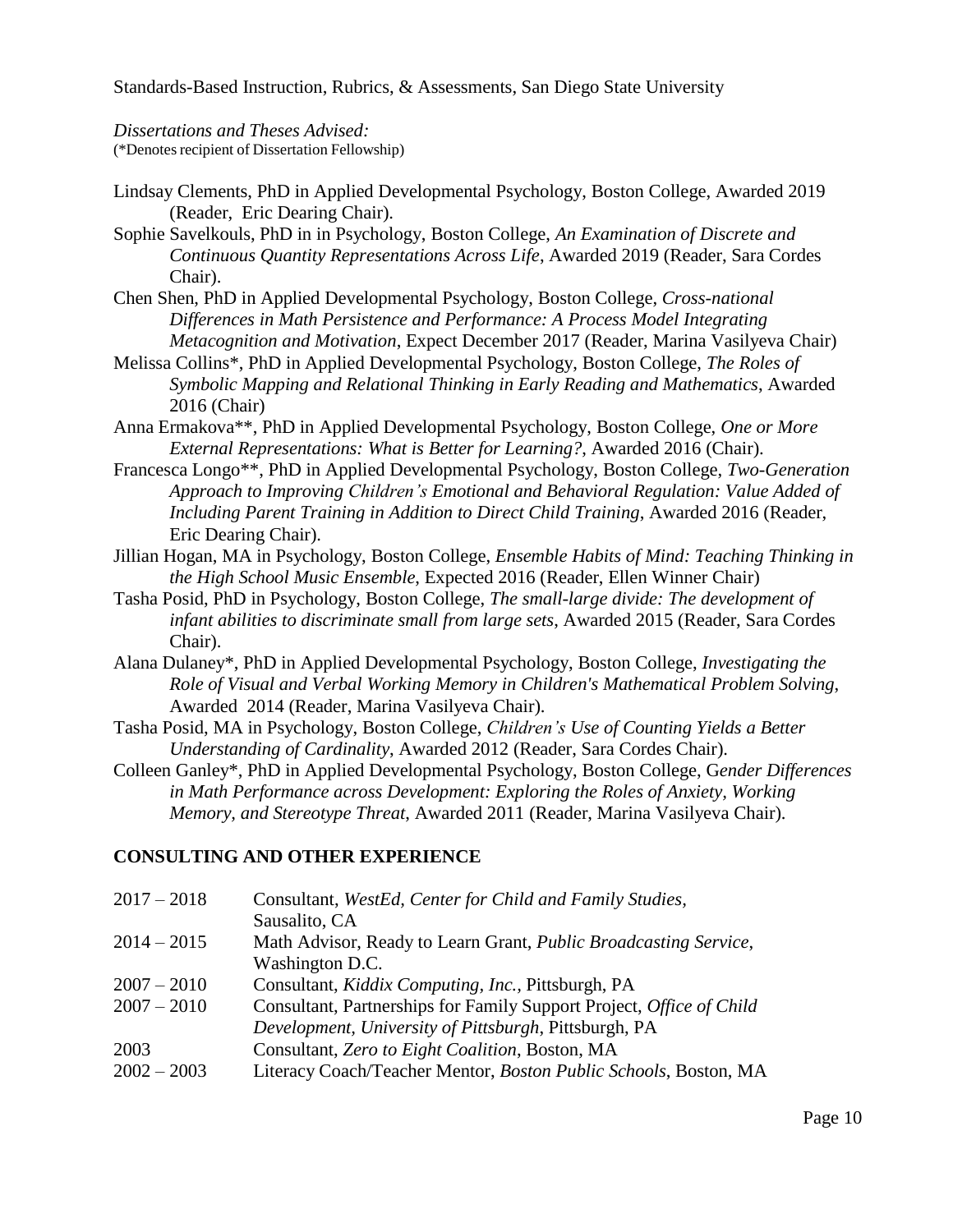| $2002 - 2003$ | Reviewer, Early Reading First Grant Program, U.S. Department of Education   |
|---------------|-----------------------------------------------------------------------------|
| 2002          | Assistant Director, Boston University Early Childhood Learning Lab          |
| 2001          | Field Supervisor, <i>Boston University School of Education</i> , Boston, MA |
| 2000          | Consultant, <i>Lightspan, Inc.</i> , San Diego, CA                          |
| $1999 - 2001$ | District Trainer, Chula Vista Elementary School District, Chula Vista, CA   |
| $1998 - 2001$ | Elementary Teacher, Chula Vista Elementary School District, Chula Vista, C  |
|               |                                                                             |

## **PROFESSIONAL MEMBERSHIPS AND SERVICE**

Member:

American Educational Research Association American Psychological Association, Division 7 Developmental Psychology Cognitive Development Society European Association for Research in Learning and Instruction Society for Research in Child Development National Association for the Education of Young Children

Editorial Boards:

Consulting Editor, *Elements: The International Journal of Applied Educational Research* (June 2020 – present) Inaugural Editorial Board Member, *Journal of Montessori Research* (April 2015 – present) Associate Editor, *Bordon: Revista de Pedagogia* (January 2015 – January 2017) Consulting Editor, *Young Children* (January 2004-2007)

#### Ad-Hoc Reviewer:

*American Educational Research Association Conference (Mathematics Division) Applied Developmental Psychology Applied Cognitive Psychology Child Development Child Development Research Cognition and Instruction Contemporary Educational Psychology Developmental Psychology Developmental Science Early Childhood Research Quarterly Journal of Numerical Cognition IES, Cognition and Student Learning Grant Panel European Research Council Grant Program International Journal of Behavioral Development Journal of Applied Developmental Psychology Journal of Educational Psychology Journal of Experimental Child Psychology Journal of Numerical Cognition Journal of Montessori Research Journal of Research in Mathematics Education Learning & Instruction Mind, Brain, and Education*